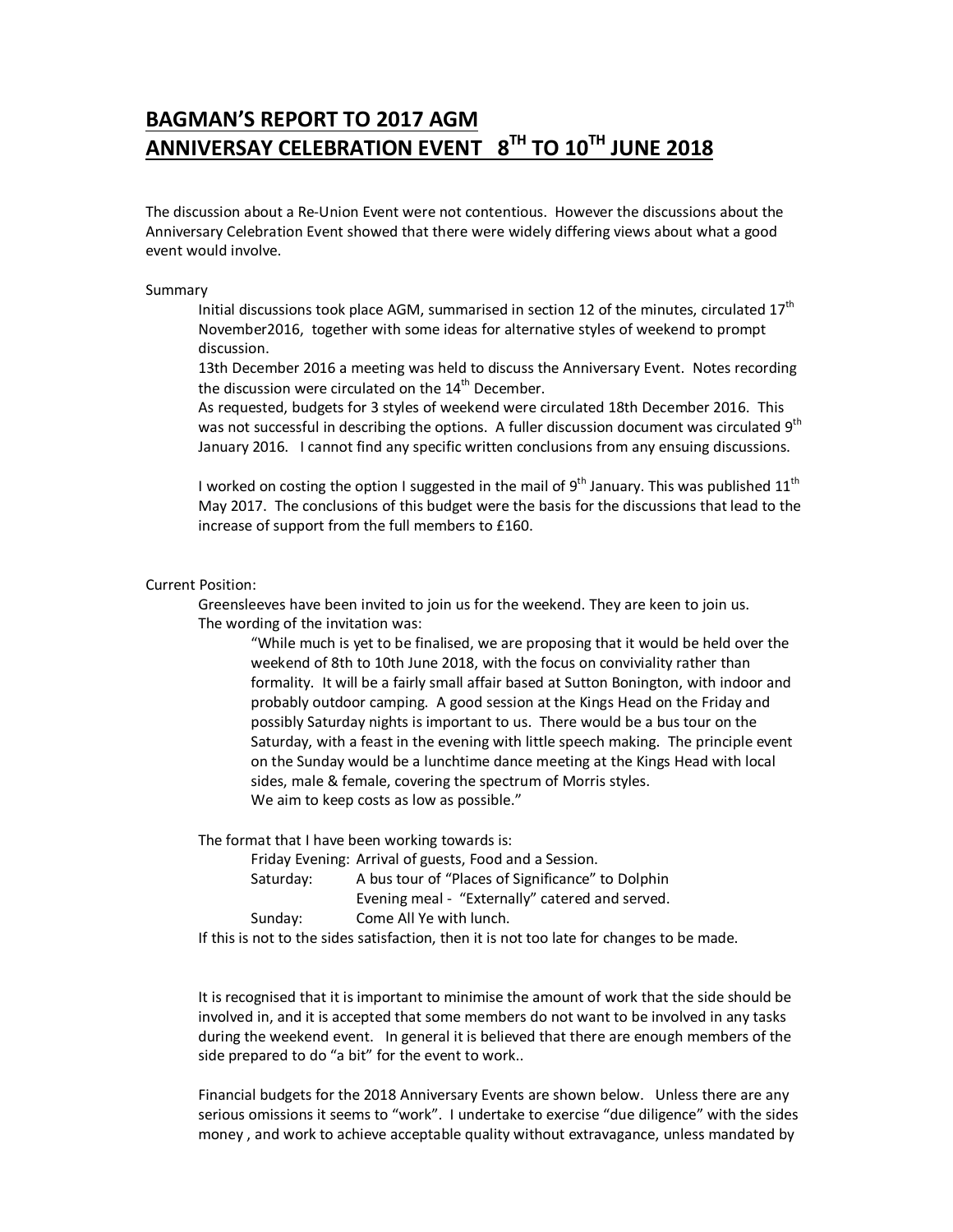the side to do so. I will bring issues to the side as they require resolution, initially at Business during practises.

"Sponsorship" Payments have been paid into the Bag by all full time members except 1, who has assured me that when the money is required a lump sum will be paid. 1 member has paid the full £160 into the Bag and 6 have paid the initial £80 as a lump sum. The remaining 6 are paying by standing order at the original rate. It will be for the Swagman to ensure all payments are made to the bag. However we have a good working balance of £1850 available at the time of writing for the Anniversary Events.

There is also a "labour budget" to identify the tasks likely to require to be done to understand that aspect of the weekend.

Other Points/Thoughts:

Come All Ye: Assuming The Kings Head is OK with us holding the event there, my thought is to start at 11am and go through till 1 or 1-30 when lunch is taken. Guests from afar may wish to leave after their lunch. Local guests may wish to continue dancing. The early start to the Come All Ye has the advantage of not having to organise anything to do in the morning

Tour Planning: This Is a topic for detailed discussion and consideration at a later date. All contributions re format, locations, of course welcome. Having afternoon tea at Bradmore has the advantage of one less thing to be done at the hall.

With the loss of the Scout Hut for indoor camping, it means that we will all have to sleep in the hall. This does happen at the Jigs Instructional and is coped with. It would be good if the guests slept in the Library, and Dolphin in the Hall. Then it will be easier to move sleeping kit off to one side of the hall.

#### Catering.

As is recorded in Note 18 Ian A is interested in working with his son Alistair, who would be considered as an external caterer, to prepare the Saturday evening meal (feast). I had always hoped that Ian A would lead on the cooking of the breakfasts. Indeed he is prepared to do so and also be involved in preparing the Friday "one pot" meal if we decide to go that way.

However I am concerned that it would be an unfair burden to take on all catering work. Something for discussion.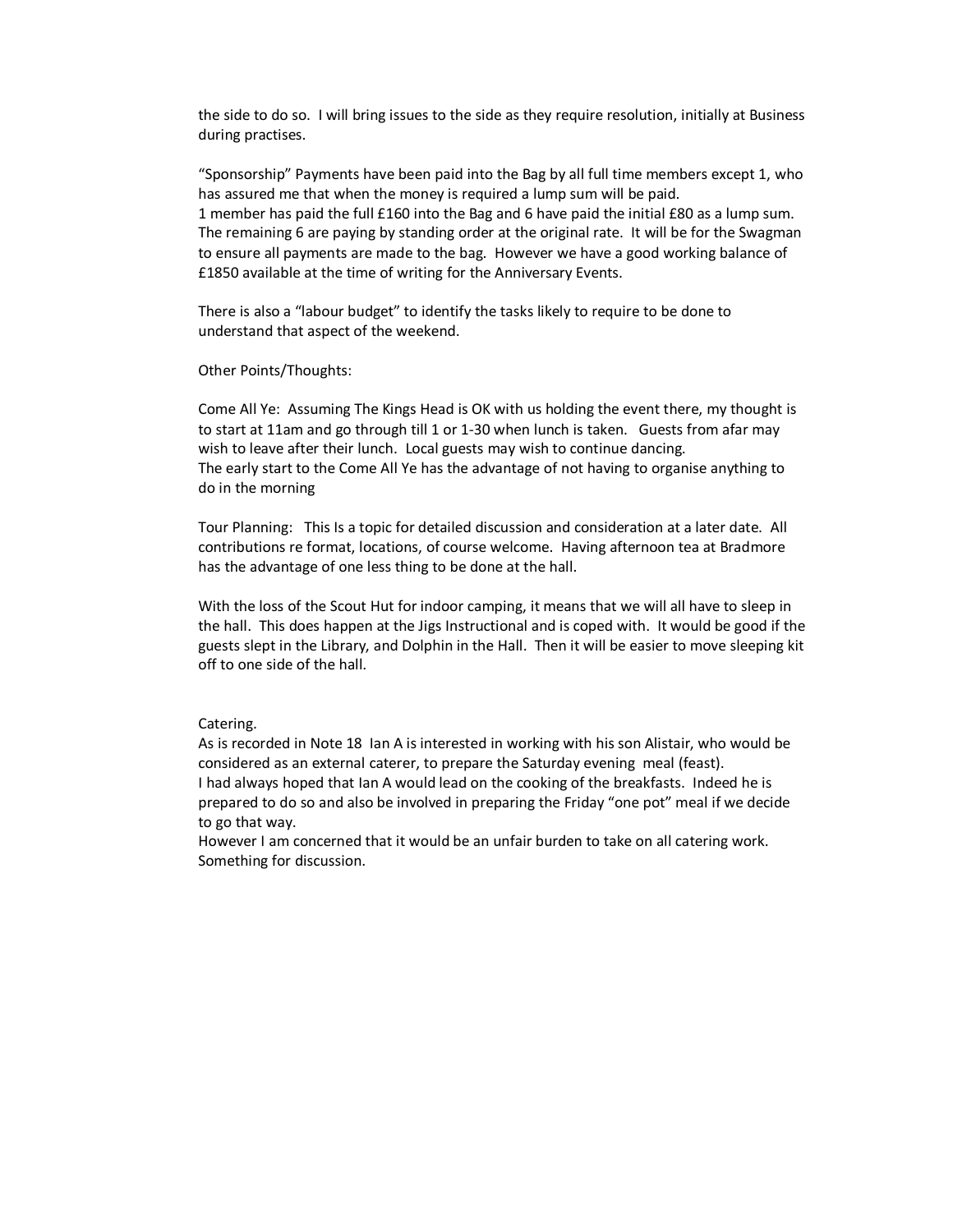### **OVERALL COSTS FOR EVENTS IN ANNIVERSARY YEAR**

| Re-Union with Old Men               |                 |           | Saturday 9th March 2018      |
|-------------------------------------|-----------------|-----------|------------------------------|
|                                     |                 |           |                              |
| <b>Estimated cost</b>               |                 | £600.00   |                              |
|                                     |                 |           |                              |
|                                     |                 |           |                              |
|                                     |                 |           |                              |
| <b>Weekend Event</b>                |                 |           | Friday 8thJune to 10th June. |
|                                     |                 |           |                              |
| <b>Fixed costs</b>                  |                 | £1,185.00 |                              |
|                                     |                 |           |                              |
| Per head costs = $£54.50$           |                 |           |                              |
|                                     | 30 attending    | £1,635.00 |                              |
|                                     | 35 attending    | £1,907.50 |                              |
|                                     | 40 attending    | £2,180.00 |                              |
|                                     |                 |           |                              |
|                                     |                 |           |                              |
| Total cost for weekend event        |                 |           |                              |
|                                     | 30 attending    | £2,820.00 |                              |
|                                     | 35 attending    | £3,092.50 |                              |
|                                     | 40 attending    | £3,365.00 |                              |
|                                     |                 |           |                              |
|                                     |                 |           |                              |
|                                     |                 |           |                              |
| Total spend for 2018 Annivsary year |                 |           |                              |
|                                     |                 |           |                              |
|                                     | 30 at w/e event | £3,420.00 |                              |
|                                     | 35 at w/e event | £3,692.50 |                              |
|                                     | 40 at w/e event | £3,965.00 |                              |

| <b>INCOME ANALYSIS</b>                           |               |                                |              |                             |
|--------------------------------------------------|---------------|--------------------------------|--------------|-----------------------------|
|                                                  |               |                                |              |                             |
| <b>Source of Income</b>                          | <b>Number</b> | Amount                         | <b>Total</b> | <b>Notes &amp; Comments</b> |
|                                                  |               |                                |              |                             |
| "Sponsorship" by full Dolphin Members            | 14            | £160                           | £2,240       | See Note 1                  |
| "Sponsorship" by leaving/joining Dolphin Members |               | $2 \, \text{f}80 / \text{f}90$ | £170         | See Note 2                  |
|                                                  |               |                                |              |                             |
| <b>Country Members</b>                           | 4             | £90                            | £360         | See Note 3                  |
|                                                  |               |                                |              |                             |
| Guests (Full Weekend)                            | 15            | £50                            | £750         | See Note 4                  |
|                                                  |               |                                |              |                             |
| Guests of Honour (if any)                        | 0             | £0                             |              | See Note 5                  |
|                                                  |               |                                |              |                             |
| Guests (Sunday Lunch)                            | 40            | £3                             | £120         | See Note 6                  |
|                                                  |               |                                |              |                             |
| Funds from the Bag as at Sept 17                 |               | £870                           | £870         | See Note 7                  |
|                                                  |               |                                |              |                             |
| <b>TOTAL INCOME AVAILABLE</b>                    |               |                                | £4,510       |                             |
|                                                  |               |                                |              |                             |
| NUMBER OF ATTENDEES (FULL WEEKEND)               | 35            |                                |              |                             |
| NUMBER OF ATTENDEES (SUNDAY ONLY)                | 75            |                                |              |                             |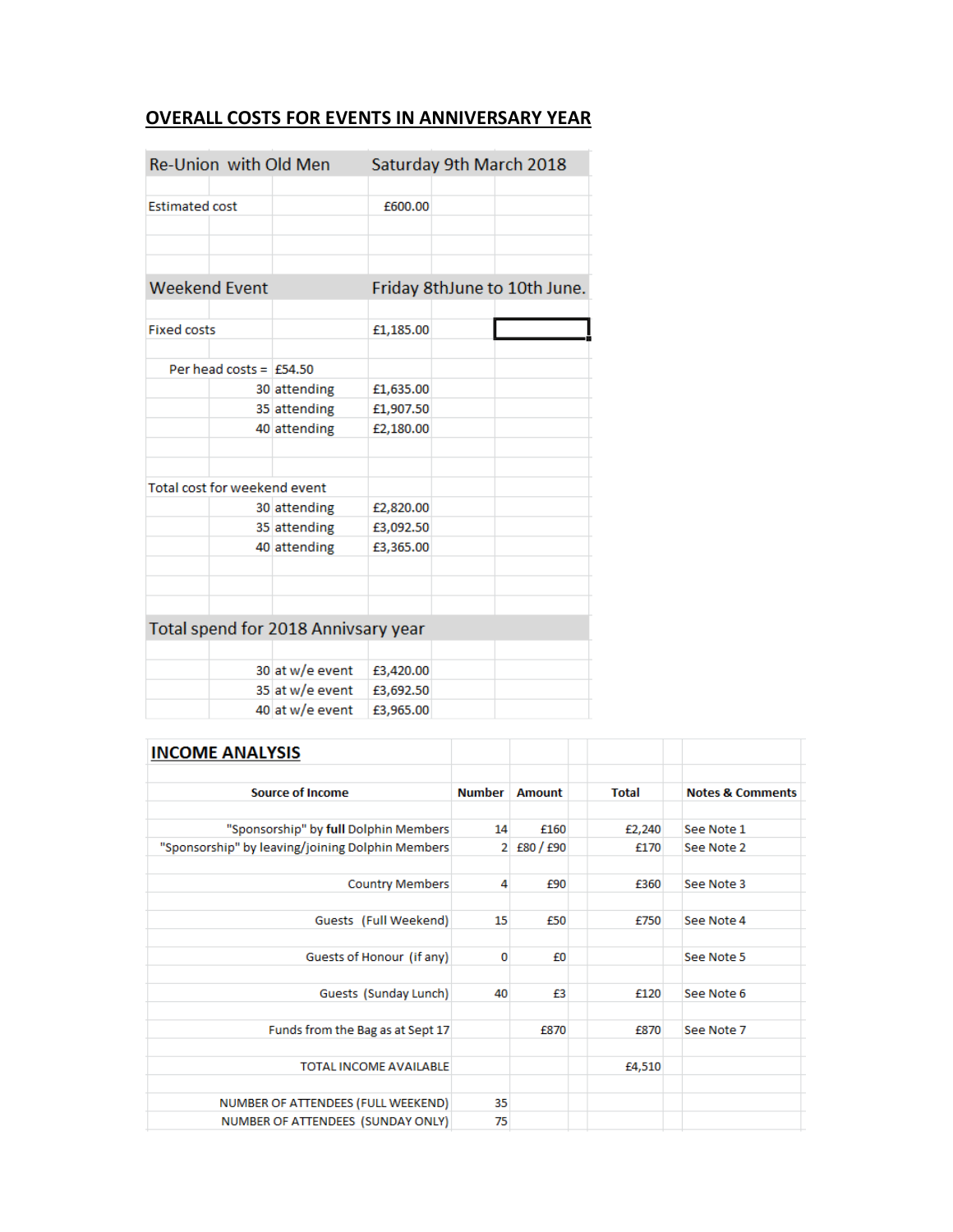|                       | JUNE WEEKEND ANNIVERSARY EVENT   |           |                                 |
|-----------------------|----------------------------------|-----------|---------------------------------|
| <b>DESCRIPTION</b>    |                                  |           |                                 |
| <b>Fixed Costs</b>    |                                  |           |                                 |
|                       | <b>SB Village Hall</b>           |           | £500.00 See Note 8              |
|                       | Scout Hut                        |           | £65.00 See Note 9               |
|                       | Showers                          |           | £100.00 See Note 10             |
|                       |                                  |           |                                 |
|                       | Serving staff for Saturday Feast |           | £220.00 See Note 11             |
|                       | Bus/Coach                        |           | £365.00 See Note 12             |
|                       |                                  |           |                                 |
|                       | <b>TOTAL</b>                     | £1,185.00 |                                 |
|                       |                                  |           |                                 |
|                       |                                  |           | £39.50 30 people, per head cost |
|                       |                                  |           | £34.85 34 people, per head cost |
|                       |                                  |           | £29.63 40 people, per head cost |
| <b>PER HEAD COSTS</b> |                                  |           |                                 |
|                       | <b>Friday Night Food</b>         |           | £5.00 See Note 13               |
|                       | <b>Friday Night Beer</b>         |           | £2.20 See Note 14               |
|                       | Saturday Breakfast               |           | £3.50 See Note 15               |
|                       | Saturday Lunch (Buffet)          |           | £7.00 See Note 16               |
|                       | Saturday Afternoon Tea           |           | £1.00 See Note 17               |
|                       | Saturday Feast                   |           | £22.00 See Note 18              |
|                       | Saturday Feast Beer              |           | £3.30 See Note 19               |
|                       |                                  |           |                                 |
|                       | Sunday Breakfast                 |           | £3.50 See Note 20               |
|                       | Sunday Lunch                     |           | £7.00 See Note 21               |
|                       | <b>TOTAL</b>                     | £54.50    |                                 |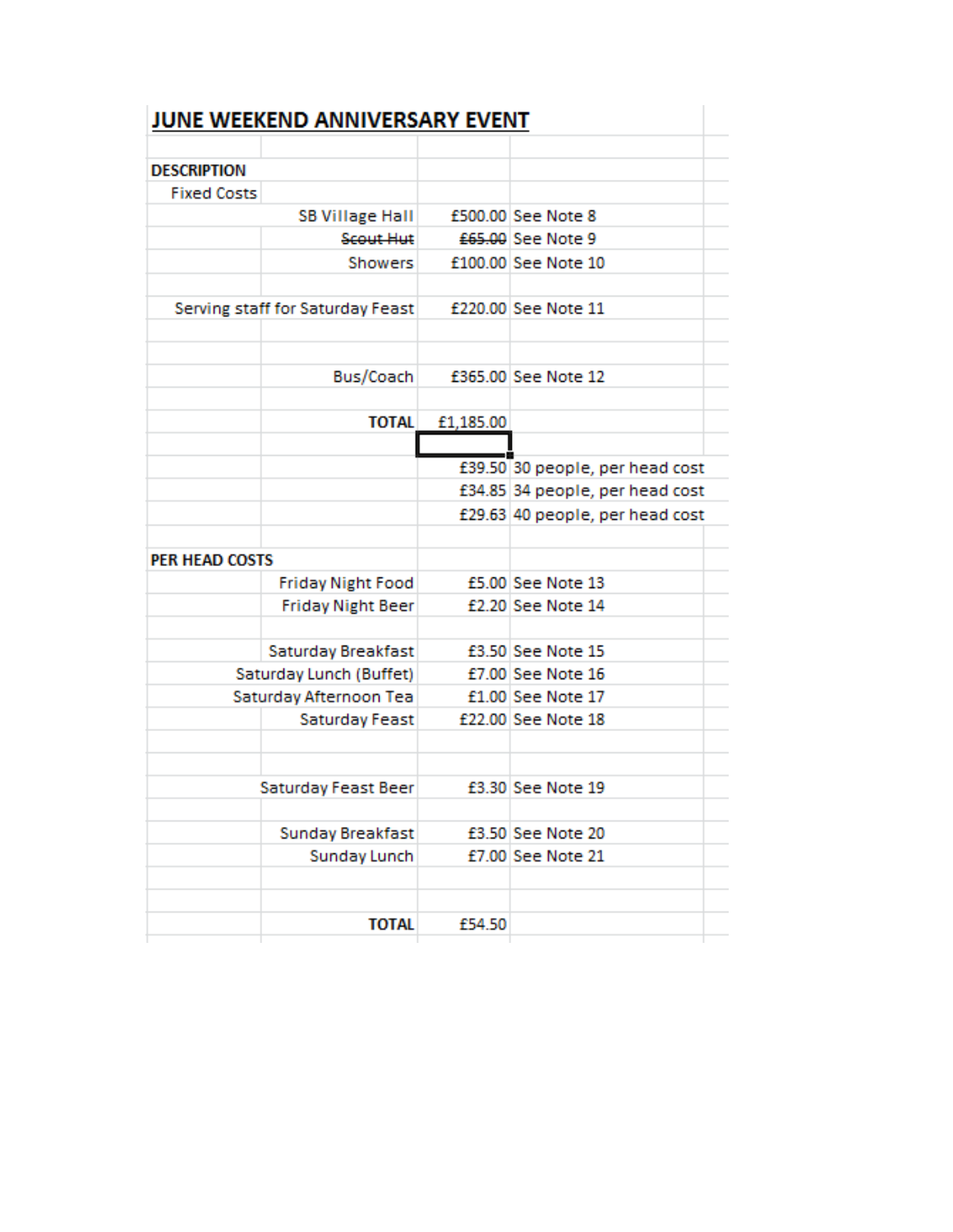# **REUNION OF OLD MEMBERS SATURDAY 10TH MARCH 2018**

The intention is to:

- Hire a room at a pub with good beer on the Saturday evening
- Put on some simple food, whether a buffet or a simple hot food (eg Chillie Con Carne and Rice). Vegetarian options to be available
- Invitation to be extended to all contactable former members
- Partners of current and past member welcome
- Venue:
	- o To have a range of good beers
	- o To be easy to find / transport links
	- o Have good parking
	- o Have space to dance (Morris)
	- o Ideally to be wheel chair friendly
	- o Entertainment:
		- **Archive available for examination**
		- Anything else???
- Cost to be borne by the side

On this date Forest are at home to the Rams. This may mean some city centre venues are not available.

#### COSTINGS:

The principle costs will be:

| Room Hire: | Rooms are not always free of charge.                                               |    |
|------------|------------------------------------------------------------------------------------|----|
| Food:      | The cost of this will depend on the numbers of attendees.                          |    |
| Numbers:   | Current membership (inc Country)                                                   | 19 |
|            | Current members partners                                                           | 10 |
|            | Old members                                                                        | 25 |
|            | Old members partners                                                               | 10 |
|            |                                                                                    |    |
|            | Total estimated number                                                             | 65 |
|            |                                                                                    |    |
|            | Cost to side at say £6 per head (At this price there may be a charge for the room, |    |
| say £75)   |                                                                                    |    |
|            | 65 attending<br>$£390 + £75 = £465$<br>$\qquad \qquad =$                           |    |

80 attending =  $£480 + £75 = £555$ Cost to side at say £8 per head (At this price I would expect room to be free) 65 attending  $=$  £520 80 attending  $=$  £640

For a working Budget I suggest allowing £600.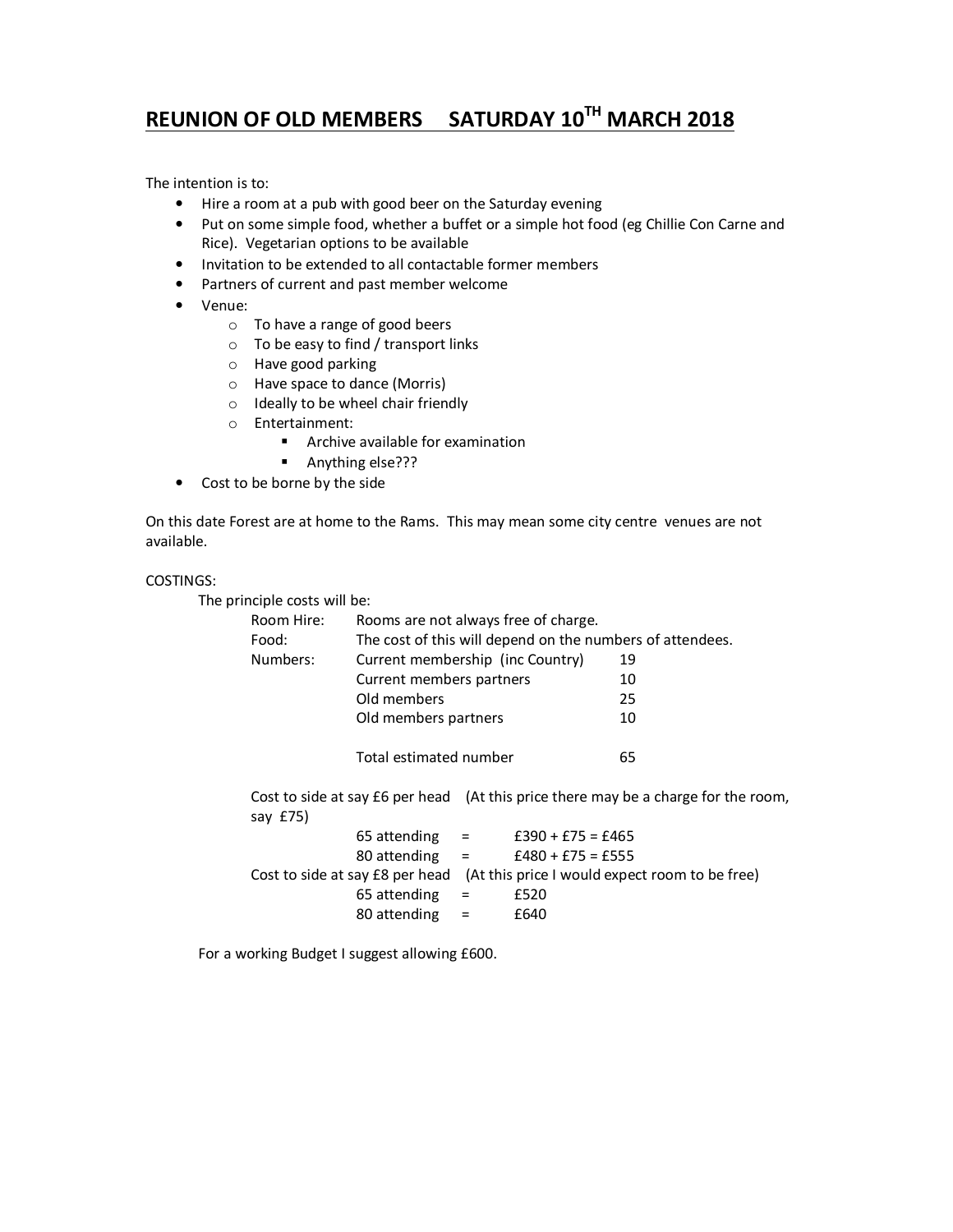# NOTES TO BE READ IN CONJUNCTION WITH ANNIVERSARY EVENTS BUDGET SPREAD SHEET

NOTE 1: The "sponsorship" by full members is intended to be the only payment required to be paid by full members for the 2018 Anniversary Events. Any surplus after the events would be returned to contributing members. The sponsorship has extended from the original advance payment to an additional payment to enable the consensus Anniversary Events to take place in the way intended. The extra payment could be regarded as the oft discussed alternative to doing paid gigs that are not attractive to the side. The extra sponsorship given is the equivalent of 7.5 gigs at £150 The results of the Doodle poll I used to formally get formal agreement from members for the extra payment, were all in agreement with the proposal except that 1 full member would have preferred for the side to have earned the money, rather than contribute it, and a leaving member limited his contribution to the original sum. NOTE 2: Contributions to the Anniversary Events fund is being made over 2 years. Therefore for leaving and joining members each having a 1 year contribution period it is fair, in my opinion, that they pay half of the total paid by full members. Should the per head cost of the weekend event cost more than £80, and the new member attends it, it is considered fair that the excess cost should be paid. NOTE 3: Country members, are not full time members of the side, and it is considered inappropriate to require them to pay into the sponsorship fund. If country members attend the weekend event they would be asked to pay the full per head cost of the weekend. The £90 shown is the current estimated cost of the weekend NOTE 4: The side has decided to discount the cost of the weekend for our guests. A guest contribution of £50 is the current figure. The number of guests is a gesstimate. NOTE 5: If we invite any guests of honour, it has been assumed we do not charge them. This can change if the side so decides. NOTE 6: As per full weekend guests, the charge for Sunday lunch time guests has been shown discounted. Discussions I have had suggest this is not universally supported. This a detail for discussion amongst the side. NOTE 7: There is a possibility that this sum could increase if other paid gigs of interest to Dolphin come our way. NOTE 8: The quoted hire cost based on 2016 Jigs Instructional, and could be subject to review. Hall Provisionally booked, to be confirmed January 2017. NOTE 9: Made enquiry to book Scout Hut but it was refused, as terms of lease and only allow use for non-Scouting/Guiding activities that are "community activities open to the whole village". The Ring Instructional "hire" (a donation is given) is an anomaly with historical precedence.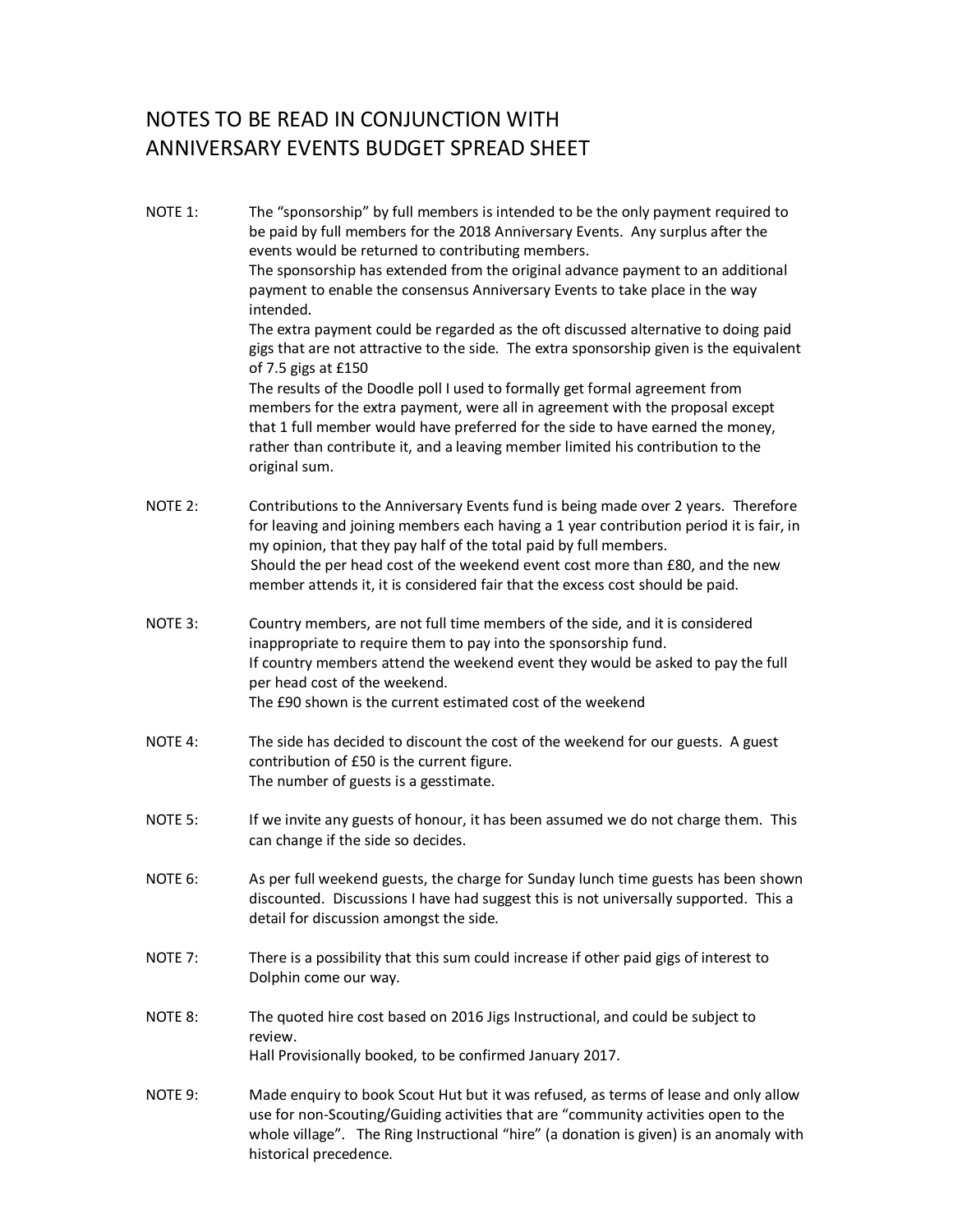- ISSUE This means that all indoor camping forced to be in Village Hall?? Where should Lady Musician sleep? Discuss with Emma. Potentially use Committee Room?
- NOTE 10: The quoted hire cost is for the Showers in the Cricket Pavilion based on 2016 Jigs Instructional. No enquiry yet made. Hire via Parish Council? Use Sports Pavilion for Indoor camping?? Use field for Outdoor Camping??
- NOTE 11: If catering arrangements chosen do not include service and washing up. This includes serving and washing up. Two Options: Hire students from the College, say 3 @ £50. Efforts to contact Student Guild have failed, so far. I have found a professional staff hire company Michael Wisher based in West Bridgford.. 3 staff to serve and wash up and can provide own transport. The £220 price includes the mileage charge.
- NOTE 12: This price is what Marshalls charged for the 34 seater used on the LB Tour.
- NOTE 13: Two options for Friday night food: Fish & Chips: Mobile Fish and Chip Shop: A couple were shown in the area on a web search. Price for typical Fish & Chips £6.20 + £1 for mushy peas, curry sauce etc. http://www.mobilechipshop.co.uk/ https://www.tomandsimonskitchen.co.uk

The Kegworth Chippy will deliver to the door from 5:30 pm. Cost would be about £5-50p a head, but there could be scope to do a deal.

Self cater by preparing and freezing a "one pot" meal with bread. Heated up on the night. Low effort on the day but would require input from a few individuals in advance, plus freezer space. An estimated cost of £4-50p a head is based on 2013 budget plus a bit.

Dolphin would need to layout tables and wash and dry crockery/cutlery.

- NOTE 14: Beer on the Friday night at Chipperfield was free. Therefore I suggest the same. A 9gal barrel of beer costs say £75 for say 70 useable pints which would be about 2 pints per head at a cost of £1-10p a pint.
- NOTE 15: Oven cooking the breakfast in Aluminium foil trays is a low effort way of producing a cooked breakfast, as long as fried eggs are avoided. If eggs must be included, then scrambled eggs an option. Cereals, Fruit Juice, Tea and Coffee etc all self service Toast: Put a 4slice toaster and bread out front and make it self service. Ask guests to come into kitchen and collect their own cooked breakfast and return dirty dishes to kitchen. Will need to set up a one way system. 2 options available. An estimated cost of £3-50p a head is based on 2013 budget plus a bit. Dolphin would need to layout tables and wash and dry crockery/cutlery. NOTE 16: Lunch would be taken at a Pub or other establishment, presumed to be part of the
- tour. The actual cost will depend on the pub and the meal selected.
- NOTE 17: Afternoon tea could be taken back at SB after the tour.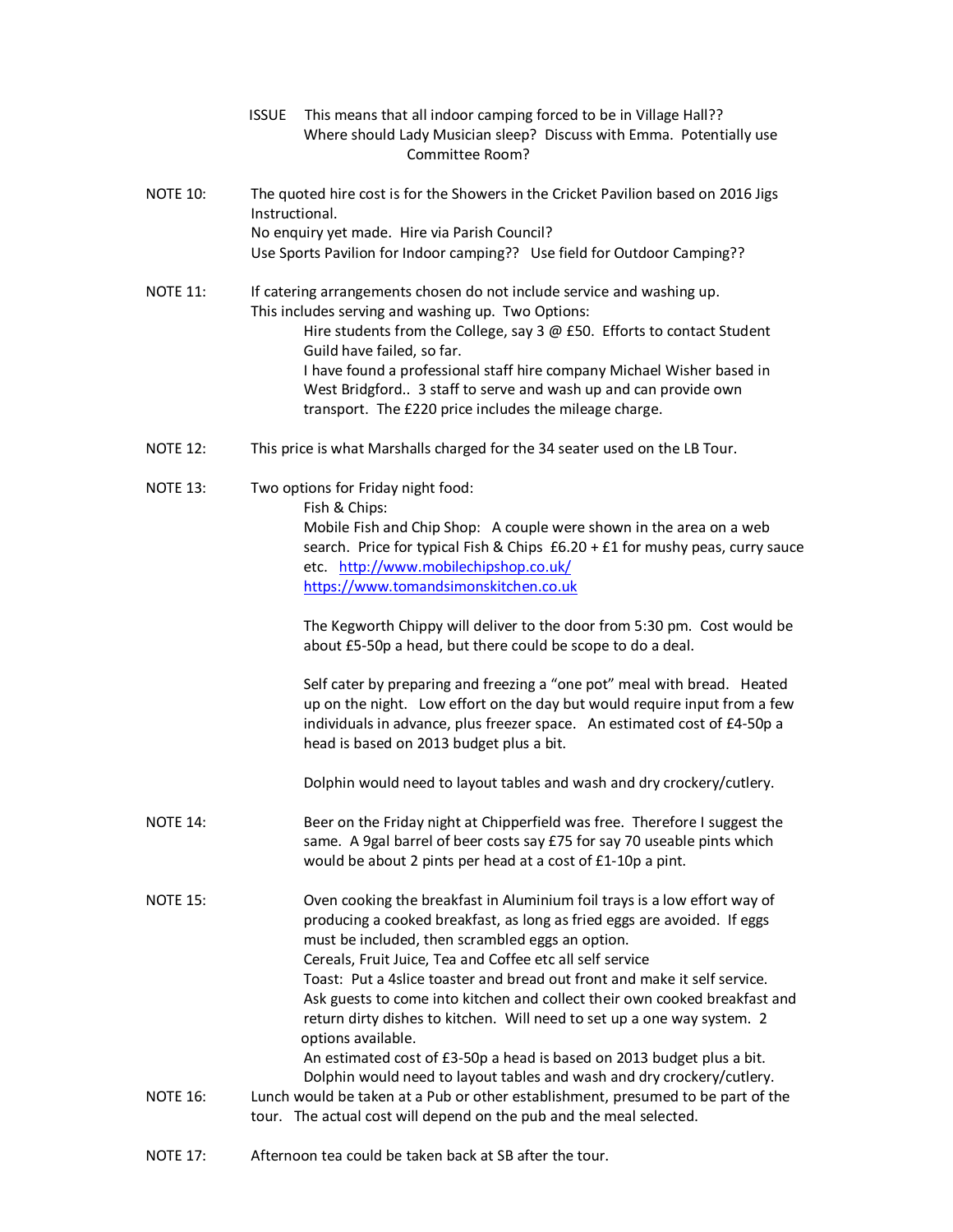An alternative could be to depend on / use the hospitality of Bradmore Methodist / Village Hall as in 2013, after dancing there. £1 is an estimated cost per head. A tentative suggestion was made about this after 2017 dance spot, with a positive response.

NOTE 18: The feast/evening meal is the most labour intensive part of the weekend if the side were to self-cater. This is out of the question for a low input Anniversary Event. Therefore external caterers and serving staff explored. The best price obtained was from Krupa's Kitchen:

> 3 courses + coffee All materials, service staff and washing up: 30 people: From menu A £23 From menu B £24 40 people: From menu A £19-30p From menu B £20-33p Reduction of £1-50 if coffee not taken.

Note: I did not include cheese deliberately, at this stage. I said we would lay the tables and provide the crockery and cutlery.

Ian A suggested that his son Alastair, could act as an external caterer for Dolphin. This is has developed into an Ian A and son project. Serving and washing up staff would have to be organised separately. Alastair would be paid for his input to prepare the feast.

Final discussions as to whether this is a practical proposition continue within the cost of employing an external caterer.

- NOTE 19: Not sure how many pints per person should be allowed for the feast. 3 pints per person has been used for costings. At 3 pints it may be necessary to buy a polypin or smaller barrel, in addition a barrel for the feast..
- NOTE 20: For simplicity an oven cooked English breakfast suggested here as per Note 15
- NOTE 21: Lunch to be a part of the "Come All Ye" at the Kings Head. Ideally they would be able to provide a Pig Roast lunch. Conversation with Nigel re the 2017 Midsummer Come All Ye suggested that they no longer had the equipment. Cost an estimate, same as Saturday lunch at £7.

GENERAL NOTE RE FOOD COSTS: Those food costs referring to 2013 budget figures, are 2013 estimated cost, rather than actual costs